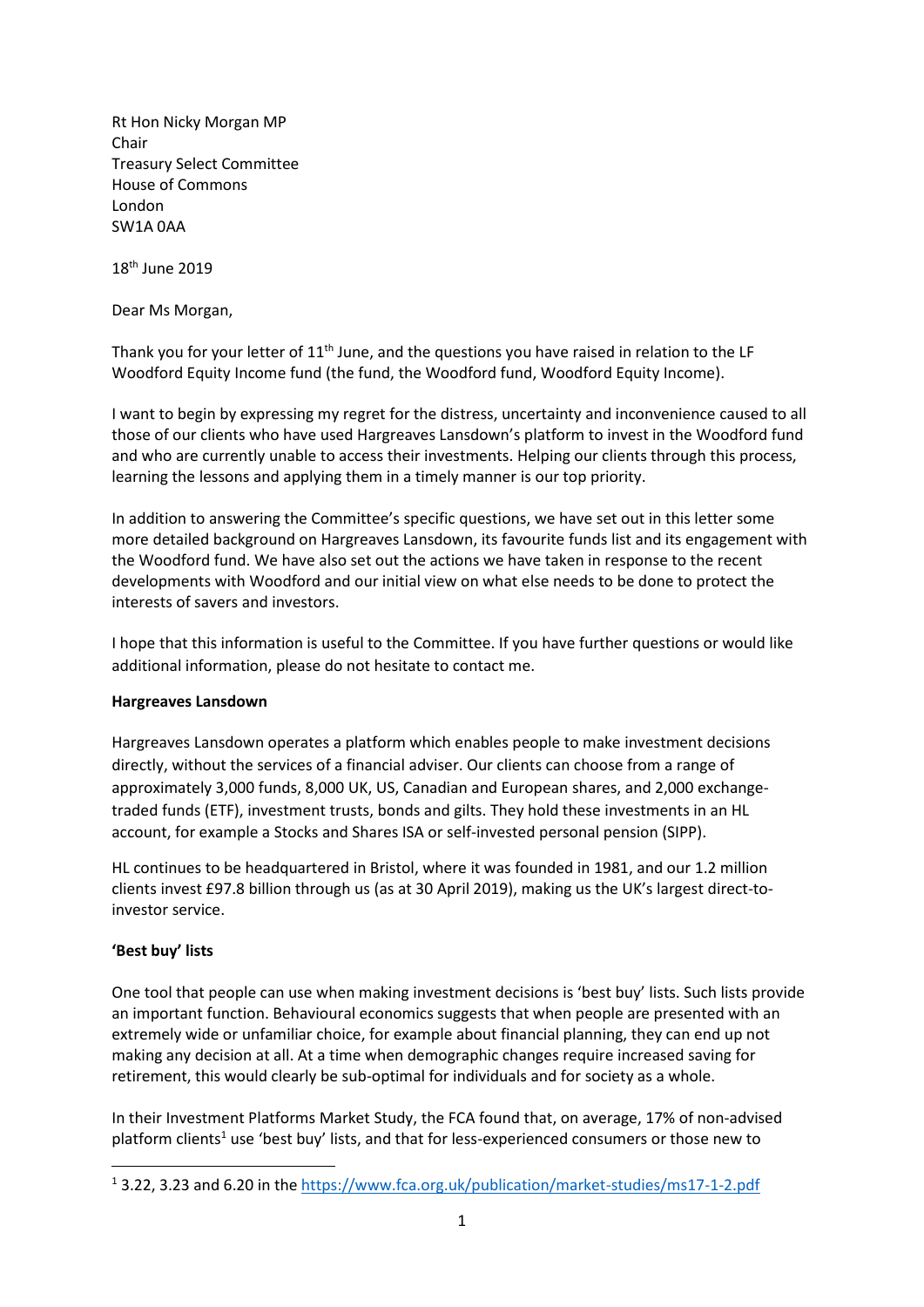investing 'best buy' lists and/or model portfolios appear to provide a useful tool in making decisions when choosing from a full range of funds. The FCA also found that best buy lists do add value by identifying funds that perform better than funds not on the list.

In order for best buy lists to help savers make investment decisions, it is crucial that they are rigorously and fairly constructed, that this process is backed up by appropriate oversight and governance, and that there is no commercial conflict of interest between the 'best buy' list / model portfolio provider and their clients.

### **Rigorously and fairly constructed**

At Hargreaves Lansdown, our 14 person investment research team devotes thousands of working hours every year to conducting quantitative and qualitative analysis of fund managers and the funds they manage.

The process begins with a bespoke quantitative system of fund manager performance records. This helps identify fund managers which have added value over the long-term through repeatable skill rather than market movements or thematic biases.

Once we have identified this ability our fund research team conducts face to face meetings, and applies a qualitative analysis of the manager's process, philosophy, team support, incentivisation and portfolio construction. Typically, we conduct more than 175 fund manager meetings a year through this process.

Our methodology for constructing and reviewing the constituents of our favourite funds list, the Wealth 50 is extremely rigorous and uses the outputs of the fund research team work above. The Wealth 50 selection follows the same robust research process as its predecessor the Wealth 150. The Wealth 50 was launched in January 2019 due to client demand for a shorter more focused list.

To challenge the quality of the existing list and identify potential new entrants, the team completes formal assessments of every major investment sector twice each year. This assessment includes a review of every Wealth 50 fund and Hargreaves Lansdown Multi-Manager portfolio holding in their respective sectors, and any other funds we believe have strong performance potential.

The process culminates in independent investment decisions being taken on the inclusion or removal of funds on the Wealth 50 list. These decisions can either be taken as part of the reviews or on an ad hoc basis and any change must be proposed, seconded, challenged and voted on by the investment team. On any day, any member of the team can propose a change to the Wealth 50 list. Any change to the Wealth 50 is immediately communicated to clients who hold the relevant fund.

This research has resulted in the selection of funds onto the Wealth 150/50 which have on average outperformed both their relevant benchmark index and their sector average after charges, by 5.8% and 11.8% respectively over the period they have been on the Wealth 150/50 list.<sup>2</sup>

# **Oversight and governance**

**.** 

 $2$  The Wealth 150 was only replaced by the Wealth 50 list in early 2019 in response to client demand for a more succinct list. It is still too early to produce performance data for the newer list.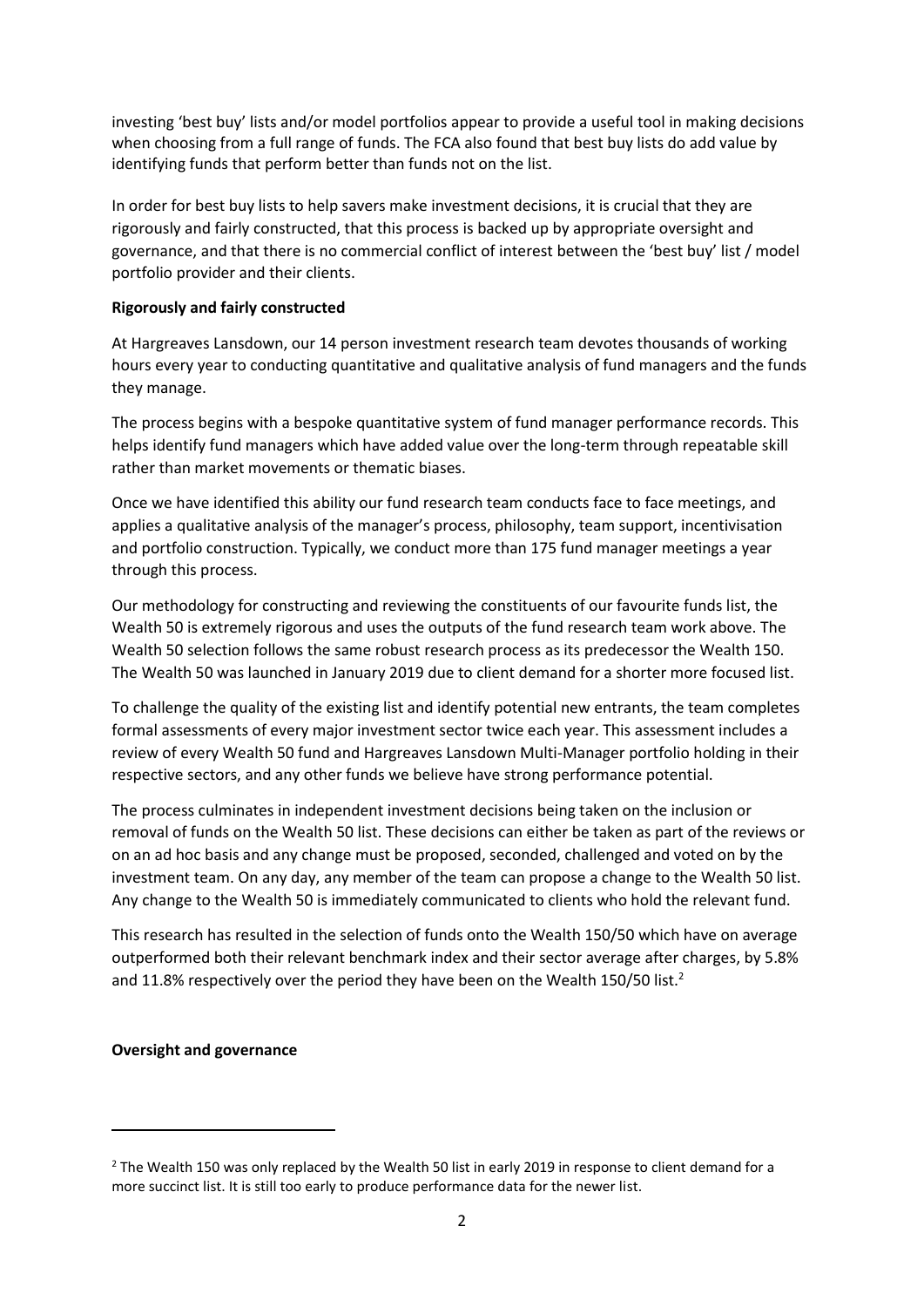Independent challenge and oversight to HL's investment business and decision making process is provided by the Investment Committee (a Committee of the HL plc Board). The Committee's remit includes overseeing investment research decision making, policies and outcomes inter alia relating to Multi Manager funds, and the Wealth 50, and the marketing of third party funds.

Decisions around the client proposition surrounding 'best buy' lists are reviewed by the Product Governance Committee and Executive Committee to ensure alignment of the product proposition with the organisation's values, e.g. delivering client education linked to their objectives and ensuring the delivery of appropriate client service and outcomes.

#### **No commercial conflicts of interest**

In terms of fee income, Hargreaves Lansdown is paid directly by our clients, not by the fund managers. Our fee income is calculated as a percentage of the clients' assets held on our platform, and we earn the same fee regardless of the funds our clients hold. If they select a good fund manager and their assets grow more quickly, we end up earning more; this means our interests are aligned with our clients.

Furthermore, and entirely separate from the question of investment performance is the negotiation that Hargreaves Lansdown conducts with fund managers on behalf of our clients to reduce their investment costs. Hargreaves Lansdown uses the combined buying power of our 1 million plus clients to get the lowest cost we can for each fund.

All other things being equal, a lower price for our selected managers delivers better investment returns for our clients. The average reduction to the standard annual management charge negotiated by Hargreaves Lansdown for actively managed funds on the Wealth 50 list is 30%. In 2018, our clients saved over £61 million on their fund management costs as a result of the terms negotiated on their behalf.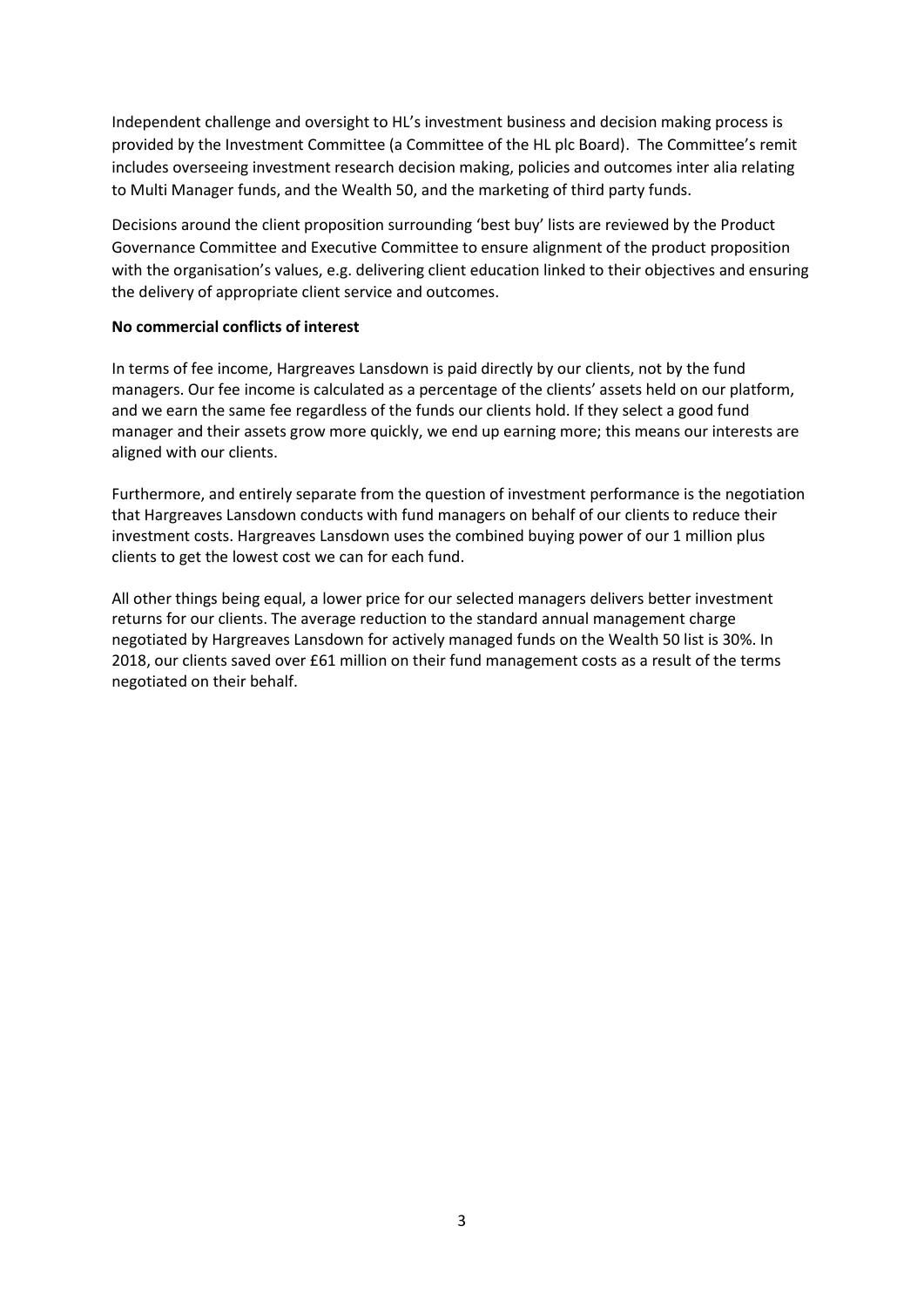### **The Committee's questions**

**1. How many Hargreaves Lansdown customers are exposed to the LF Woodford Equity Income Fund, whether directly or indirectly? What is the average size of their direct investment? What is the total exposure of Hargreaves Lansdown's customers?**

There are 133,769 Hargreaves Lansdown clients with direct exposure to LF Woodford Equity Income. They own units worth £1,091m, which represents 1.1% of Hargreaves Lansdown's total Assets Under Administration. The average direct investor holding in Woodford is £8,152, with 50% of our clients holding less than £4,000 and 20% holding less then £1,000.

The total number of directly and indirectly exposed Hargreaves Lansdown's clients are 291,520. Indirectly exposed clients are those who own units in funds that have an underlying exposure to Woodford Equity Income fund, including the Hargreaves Lansdown Multi Manager range. This means 76% of our clients have no direct or indirect exposure to the Woodford Equity Income fund. Collectively, the total exposure of Hargreaves Lansdown's clients is £1,619m. This represents under 1.7% of Hargreaves Lansdown's total Assets Under Administration.

**2. Lee Gardhouse your Chief Investment Officer, noted in a recent statement that "We've been speaking to Woodford for some time about the number of unquoted and hard-totrade companies in his portfolio." Can you provide the Committee with a timeline as to your engagement with Woodford, including when you raised your concerns, both before and after the suspension?**

The nature of active fund management portfolios is that there will be periods of outperformance and underperformance by all managers. There are a limited number of individuals who do deliver outperformance over their peers and indices over the long term, and that investors who own these managers' portfolios benefit from these outcomes.

The Wealth 150 list of our favourite funds was launched in October 2003 as a way of helping investors to identify these managers in a universe of more than 3,000 funds available to UK investors.

Neil Woodford worked at Invesco Perpetual at the time of the Wealth 150 launch and, as detailed in question three, two of his funds were featured on the list during his tenure at the firm.

During his career, Woodford has had a track record of underperforming for periods but then recovering strongly, as he often takes investment positions against prevailing sentiment.

As with all fund managers on our Wealth 50, we carried out significant due diligence before admitting the Woodford Equity Income fund to the list. This included sending our own internal auditor to Woodford Investment Management before the fund launched and obtaining details on how they would be valuing their unquoted stocks.

Our research and investment team met with the fund manager both in Bristol and Oxford. We also met with their head of dealing, head of compliance, chief operating officer, head of legal and CEO.

Since taking the decision to include the Woodford Equity Income fund on the list in 2014, we have met with, or conducted teleconferences, with Neil Woodford and his team 31 times to discuss the portfolio and his investment process.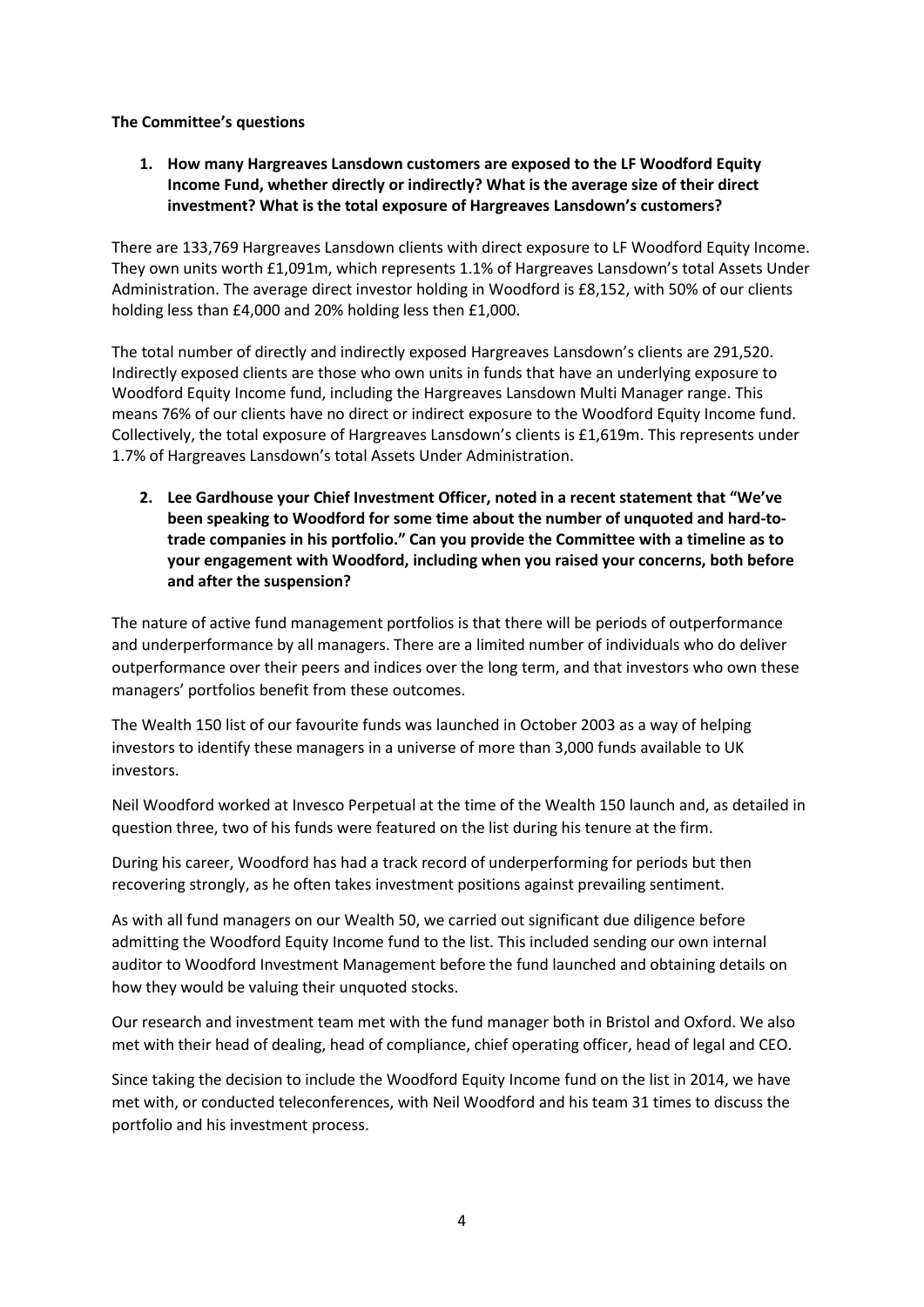The team had also met with the manager at his previous employer Invesco, where his previous funds Invesco Perpetual Income and Invesco Perpetual High Income were held in our Multi Manager funds since 2002, and were listed on the Wealth 150.

For the first two and a half years from launch the Woodford Equity Income fund was among the top performers in the sector, but by the end of 2016 the fund started to underperform. We had seen the fund manager display similar underperformance in 1999, but then bouncing back strongly to 2003 and again underperforming in 2009, rallying strongly to 2016. We believed there was a reasonable expectation that he would do the same again.

The fund manager has a history of successfully investing in small and/or unquoted stocks through his time at Woodford Investment Management, and previously at Invesco Perpetual, dating back to at least 2001. We have been gathering full portfolio data on a monthly basis on Woodford's investments since this time. We communicated to clients that the Woodford Equity Income fund would buy into these small and unquoted businesses from launch.

In November 2017, as part of our regular analysis, we identified an increase in the proportion of these small and unquoted assets in the Woodford Equity Income fund. We met with the fund manager that month and urged him to address the issue. The manager committed to us that he would make no new investments into unquoted businesses from that point.

We also recommended the fund manager reduce the early warning thresholds for his investments in unquoted companies, which they agreed to do.

We insisted that they abide by the UCITS guidelines not to breach the 10% level and to inform us immediately if they did, to which they also agreed. We have subsequently, on  $18<sup>th</sup>$  June 2019 in FCA Chair Andrew Bailey's response to the Treasury Select Committee, found out that Woodford twice breached this limit in February and March 2018. They did not inform us of this on either occasion.

At this point we insisted on more regular meetings to track how Woodford would be managing the portfolio shift. Our judgement was that our discussions would result in actions that would lead to him restructuring the portfolio and better relative returns over the longer term.

We communicated an increase in the proportion of small and unquoted stocks to our clients in December 2017.

In January 2018 we initiated monthly communications with Woodford Investment Management specifically addressing the unquoted stocks in the portfolio, either via a call or email.

Through 2018 we continued to meet with the manager. At each of these meetings, and in our monthly communications, we questioned the manager on the levels of unquoted stocks in the portfolio. We also asked for details on how he planned to reduce these positions.

In April 2018 the fund was re-categorised by the Investment Association as an UK All Companies fund rather than an UK Equity Income fund to reflect the lower income being paid by the fund. We communicated this change to clients.

In November 2018 we emailed the authorised corporate director Link Asset Services to request information on the valuation of the unquoted part of the portfolio, and their fair value pricing process. We followed up with Link in March this year.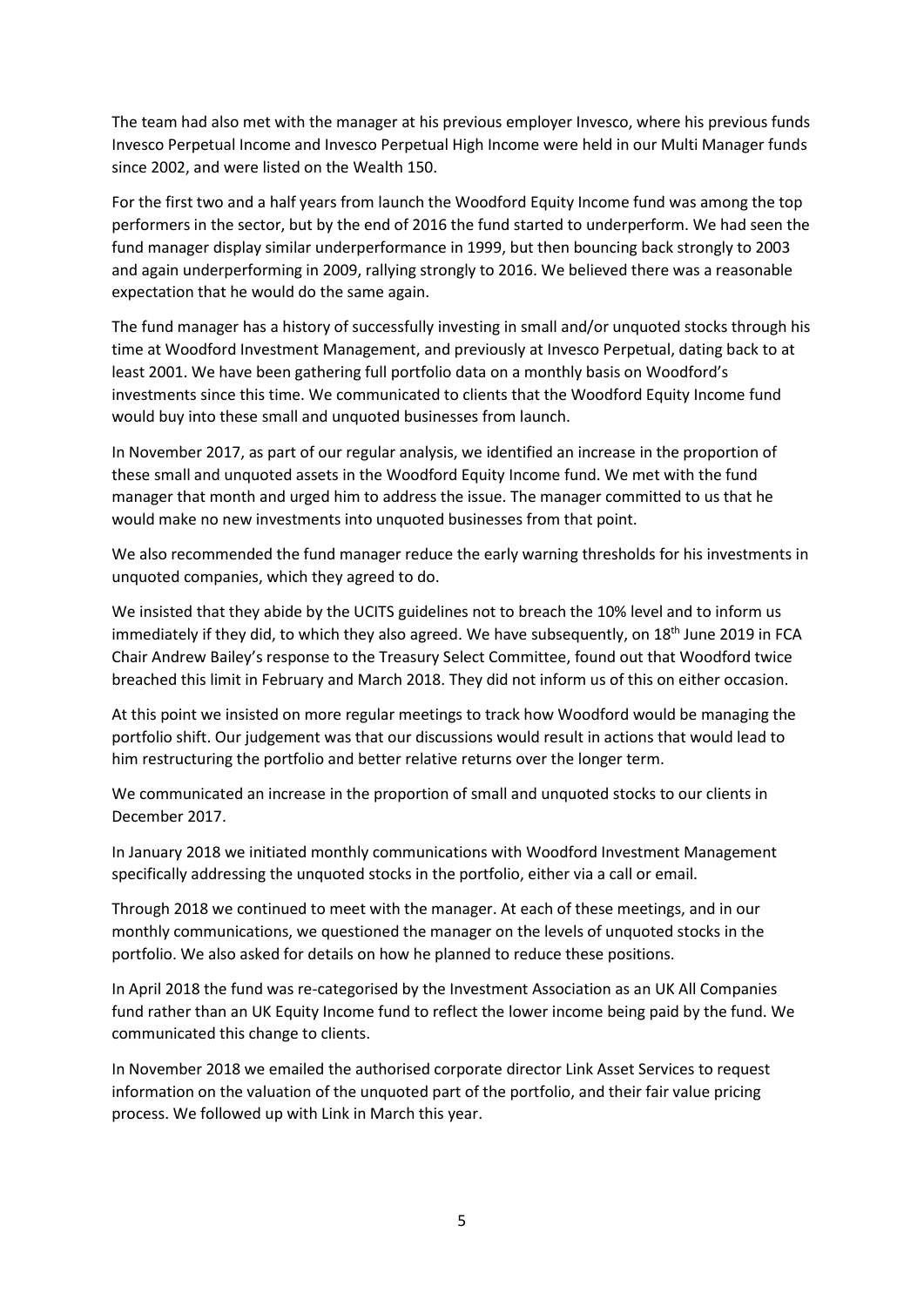We met Woodford in April this year to further discuss the detailed plan to remove the unquoted and illiquid element of the portfolio. He promised to remove the unquoted and illiquid element entirely, and to announce this publicly.

Woodford Investment Management confirmed these plans in more detail to clients in early May 2019 and announced their intention to sell all unquoted holdings.

On the same day we communicated to clients that we had been encouraging him to adjust the portfolio and were pleased he was taking action to do this. We believed this would return the fund to a more stable state and the public announcement would reduce pressure on Woodford, therefore reducing outflows.

On careful analysis of the situation, and taking a balanced view in the interests of clients, our investment team decided to maintain the fund in the Wealth 50.

During the course of 2018, redemptions from the fund began to increase. This meant the manager sold stocks where he had the least conviction to meet demands for investor cash. This in turn meant the unquoted portion of the portfolio was not reduced as quickly as possible.

Unfortunately, pressure continued to build and, after Kent County Council requested the redemption of £260 million, Link decided to suspend dealing in the fund.

Since our analysis identified the rise in the proportion of unquoted companies in the portfolio, we have consistently communicated our wish to see this reduced to Woodford Investment Management, who listened to our concerns and were taking action.

However, the rate of outflows from the fund meant that they were not able to fulfil their commitments to reduce and eliminate unquoted and illiquid investments before Link decided to suspend dealing in the fund.

We have tried to discuss this decision with Link, their approach to valuing the fund's individual private and illiquid investments whilst dealing is suspended and how and when they might approach reopening the fund. To date, they have not answered these questions or our concerns.

On the afternoon of Tuesday 4th June, soon after the decision to suspend the fund was made, we decided to waive our platform administration fees for clients who have holdings in the Woodford Equity Income Fund and to urge Woodford to do the same in respect of his fund management fees.

We continue to believe Woodford should suspend collecting its fees whilst their clients cannot access their investments. This is the right thing for them to do.

# **3. How long has LF Woodford Equity Income Fund (and Woodford Income Focus) appeared on the Wealth 50 (or any similar) fund list?**

The LF Woodford Equity Income Fund was added to the Wealth 150 list when the fund launched in June 2014. It was also added to the Wealth 50 list when that list was launched in January 2019. The LF Woodford Income Focus Fund was added to the Wealth 150 list when the fund launched in March 2017. It was added to the Wealth 50 list in January 2019.

Neil Woodford previously worked at Invesco Perpetual from 1988 to 2013. A number of his Invesco Perpetual funds were also on the Wealth 150, as follows:

• Invesco Perpetual Income – added October 2003 (launch of Wealth 150)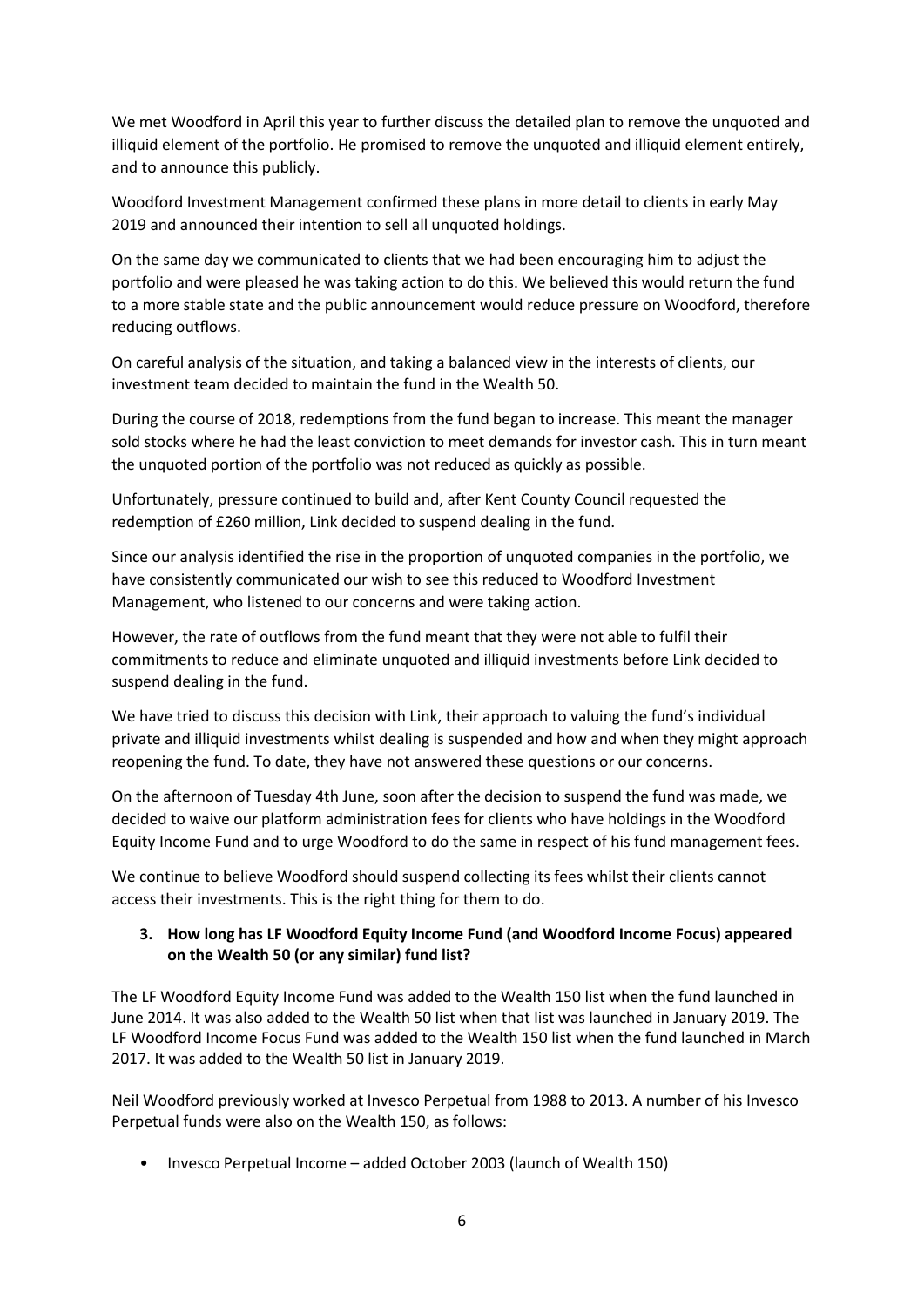- Invesco Perpetual Monthly Income Plus (co-managed with Paul Read and Paul Causer) added October 2003 (launch of Wealth 150)
- Invesco Perpetual Distribution (co-managed with Paul Read and Paul Causer) added February 2004
- Invesco Perpetual UK Equity Pension added May 2005
- Invesco Perpetual High Income added March 2008

The funds were removed when he left Invesco Perpetual in October 2013.

### **4. How often is the continued inclusion of a fund on the Wealth 50 list considered?**

This is an ongoing process. We carry out a formal review of every sector and fund on the Wealth 50 twice a year. These reviews are spread out across the year during our monthly sector review meetings. We regularly meet and have teleconferences with fund managers of both Wealth 50 and non-Wealth 50 funds. Funds are both added and removed as part of the sector review process and are open to challenge and review on an ad hoc basis.

### **Wealth 50 process**

- Quantitative analysis: our bespoke system identifies fund managers that have outperformed the market over the long term as a result of skill rather than luck
- Qualitative analysis: our research team conducts more than 175 fund manager meetings a year
- Cutting costs: our negotiation team is tasked to get the best possible charges they can for our clients on the funds we have identified as best in class
- Voted and reviewed: any addition has to be proposed, seconded and voted. The list is open to constant challenge and formal reviews
- Communication with clients: any change to the Wealth 50 is immediately communicated to clients who hold the relevant fund

Examples of changes to the Wealth 50:

- As part of our six monthly sector review process we added Majedie UK Equity to the Wealth 50 and removed TM Sanditon UK
- Outside of our sector review process, we added AXA WF Framlington UK (new fund launch) to the Wealth 50 and removed Schroder Tokyo (change of manager)

### **5. Have you modelled whether the inclusion of a fund on the Wealth 50 list increases the flow of funds towards a fund, and if so, by how much?**

Yes, and we have identified a correlation between a fund being included in the Wealth 50 list and investment flows to the fund increasing.

However, the distribution of the observed change in flows is broad, and the external factors that influence funds flows are varied, so it is not possible to quantify the impact with confidence.

The increase in flows allows us to negotiate with the fund groups, passing the benefit on to our clients through lower charges. However, to be clear, the Wealth 50 is research led. Only once our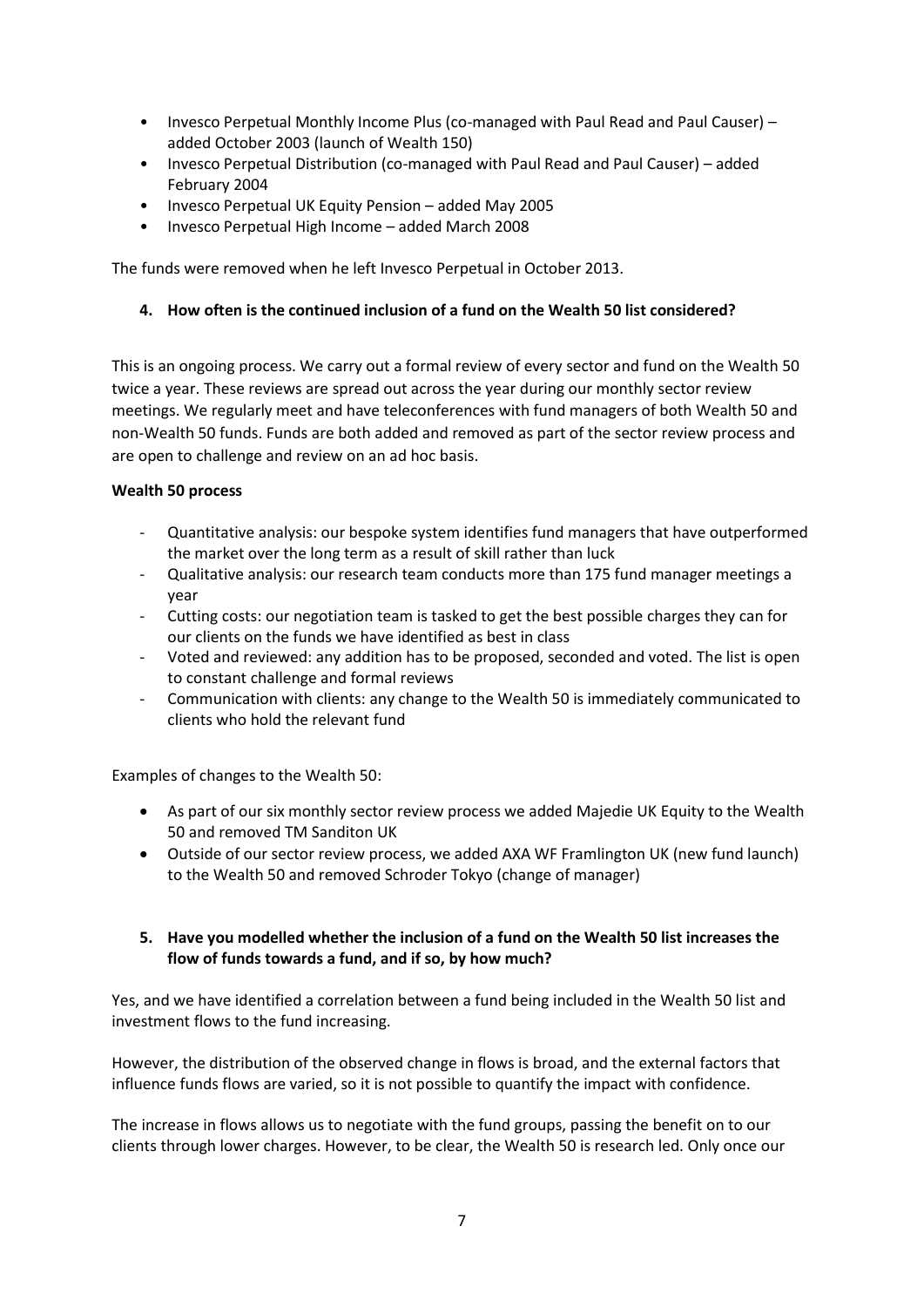investment team has selected a fund on the basis of its future performance potential do we enter negotiations with the fund group.

On this basis, clients benefit from what we believe are the best funds at the best prices. Fund groups benefit from increased flows. We benefit from being able to offer guidance and discounts to our clients.

**6. Your "The Wealth 50" website notes that "Using the collective size and power of one million clients, we negotiate hard to get you some of the lowest fund charges across the industry." Was a discount obtained from Woodford Investment Managers, and if so, what was the size of that discount?**

When the Woodford Equity Income and Woodford Income Focus funds were launched (in 2014 and 2017 respectively), we were able to negotiate a discount on the funds charge. The standard charge was 0.75% per annum for both funds, and we were able to offer clients of HL a discounted charge of 0.6% per annum for both funds.

When we relaunched our Wealth 150 as the Wealth 50 in January 2019, we were able to negotiate a further discount to the funds charges so that our clients paid a fund charge of 0.5% per annum for both funds.

# **7. Have you modelled whether a "Wealth 50" discount provided on fund management fees increases the flow of funds towards a particular fund, and of so, by how much?**

The Wealth 50 combines two elements: what we believe are the best funds (our beliefs about the performance potential), at the best prices (the discount).

It is therefore not possible to determine which part of the flow is driven by the price, which part by the performance potential, and which part by the combination of these two elements.

Nevertheless, in 2018 our clients benefited by £61 million in discounted fees as a result of the terms we have negotiated with fund groups. Average reduction in fund management costs on actively managed funds is 30% below the standard annual management charge for actively managed funds on our Wealth 50 list.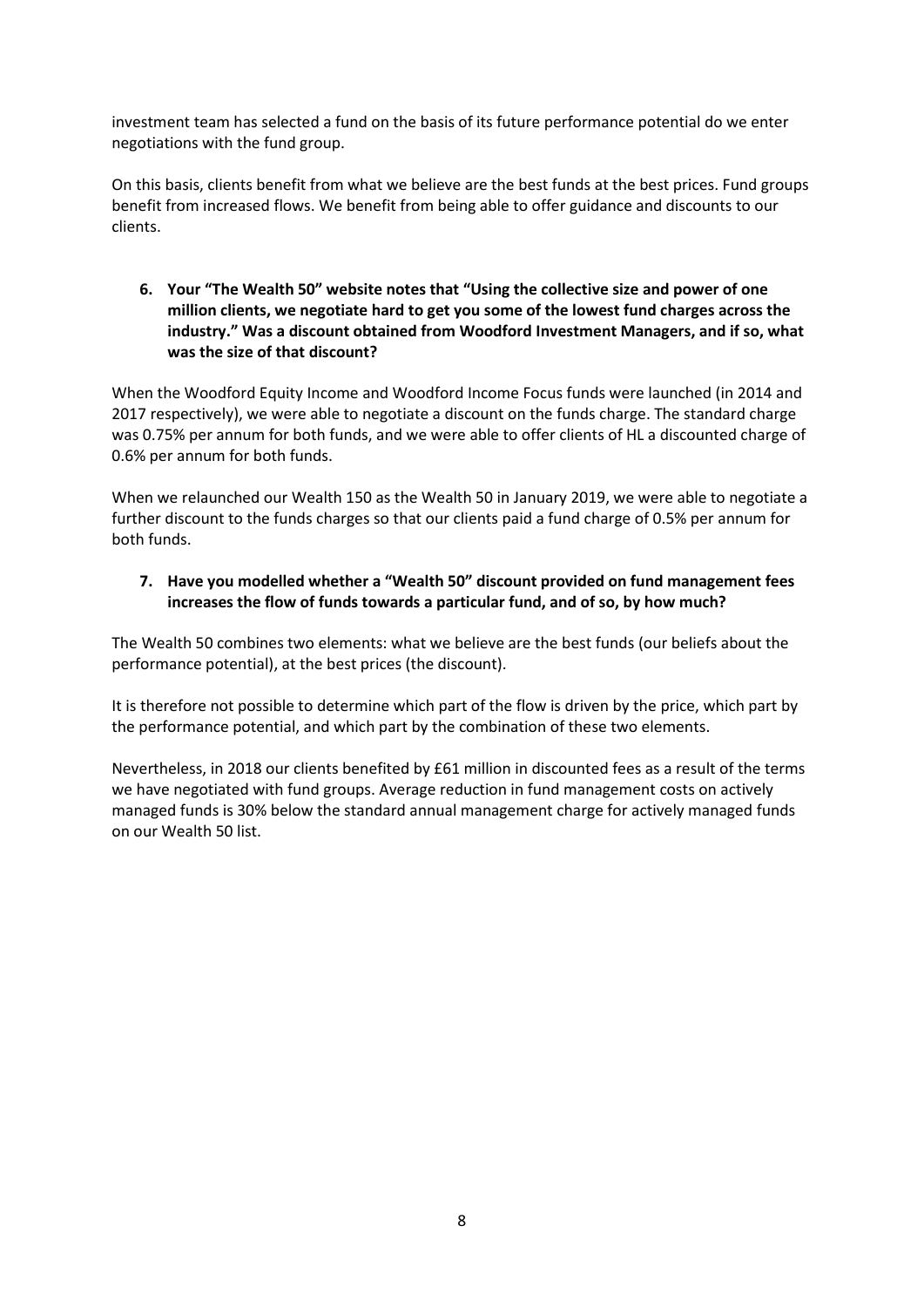# **8. How much did Hargreaves Lansdown receive in fees for money its customers invested in LF Woodford Equity Income Fund, by year, since 2014 until today?**

The table below summarises the fee income Hargreaves Lansdown has received in respect of the Woodford Equity Income Fund.

| Calendar<br>Year        | HL income received in<br>respect of Woodford Equity<br>Income <sup>1</sup><br>£m | <b>Total Group Revenue</b><br>£m | % of Group Revenue |
|-------------------------|----------------------------------------------------------------------------------|----------------------------------|--------------------|
| 2014                    | 2.4                                                                              | 293.7                            | 0.8%               |
| 2015                    | 8.0                                                                              | 308.9                            | 2.6%               |
| 2016                    | 10.6                                                                             | 352.6                            | 3.0%               |
| 2017                    | 10.8                                                                             | 420.2                            | 2.6%               |
| 2018                    | 7.4                                                                              | 498.7                            | 1.6%               |
| To end of<br>April 2019 | 1.9                                                                              | 159.5                            | 1.2%               |

 $1$  Platform fee income charged directly to clients on the value of Woodford Equity Income fund investments. This fee is levied as a proportion of clients' overall fund holdings within their Fund & Share, ISA and SIPP accounts. The platform fee is charged at the same rate regardless of underlying fund held. No payments are retained by Hargreaves Lansdown from Woodford Investment Management, where received, they are rebated to clients in full.

**9. Hargreaves Lansdown states on its website that "It's important to make clear we never take payment or commission for funds to appear on the Wealth 50. We only look at performance potential." However, your dealing charges page notes that "Hargreaves Lansdown receives commission from some fund groups for arranging and administering your investments".**

**Has Hargreaves Lansdown received any commission (or any other reward) from arranging and administering investments, or for any other activities, related to LF Woodford Equity Income Fund, or funds managed by Woodford Investment Management? If yes, please provide the relevant amount by year.**

We can confirm that we do not retain any of the commission we receive from Woodford Equity Income and Woodford Income Focus in compliance with the FCA's RDR platform charge rules. Any payment received from Woodford Investment Management is passed to the client in the form of a loyalty bonus. There are no other financial payments or rewards. There is no commission received from Patient Capital Trust.

The statement on our website refers to a number of off-platform, IPO commission and pre-RDR regulation arrangements.